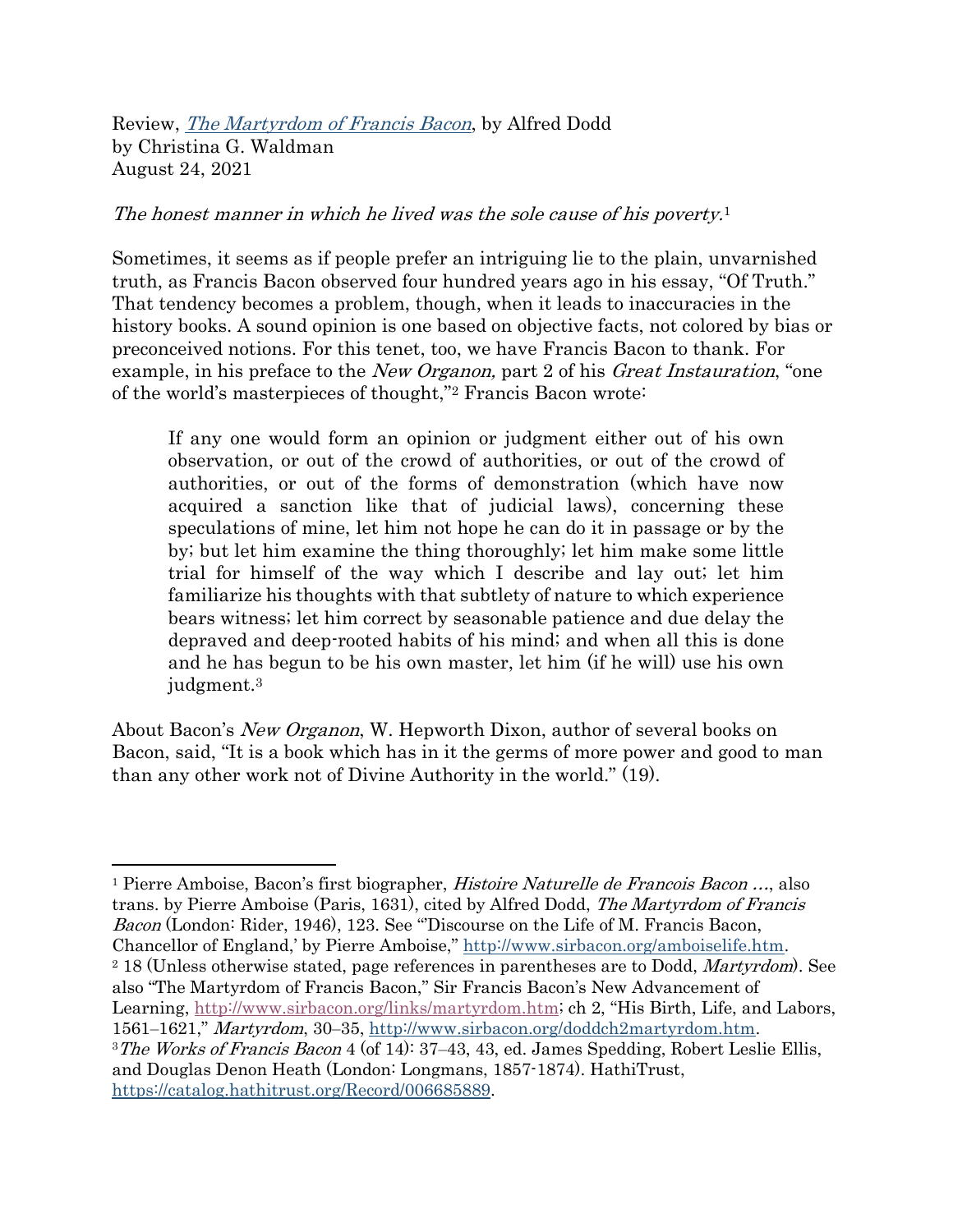In The Martyrdom of Francis Bacon ("Martyrdom"), Bacon scholar Alfred Dodd (d. 1953) sets out to "prove incontestably the innocence of Francis Bacon of the crime of "Bribery and Corruption" …. (170), while recognizing it might ultimately fall to another to "vindicate forever the innocence of the wisest man in Christendom; the purity of the mind through which coursed the noblest thoughts ever conceived by the human soul" (5).

Thus, Dodd, like Nieves Mathews whose book, [Francis Bacon: The History of a](http://www.sirbacon.org/nmathewsbook.htm)  [Character Assassination](http://www.sirbacon.org/nmathewsbook.htm), <sup>4</sup> was published by Yale University Press in 1996, both held Bacon in high regard and felt keenly that his reputation had been grievously wronged by historian inaccuracies. "Posterity," Dodd writes, has judged Francis Bacon with such merciless severity that it is difficult today to obtain an impartial hearing within the schools of learning or the popular press ...." (23–24). To an unfortunate extent, that is still true.

Through his studies, Dodd began to see Bacon was not a "prosy philosopher and a very corrupt judge," as he had been taught. (171). He came to conclude that a good number of the Shakespeare *Sonnets* could be read as cantos addressed by Bacon to King James (the "James Cantos"), "the heart-cries of an Innocent Man trapped in the foul snare of a plot." <sup>5</sup> Since he was a poet, concealed, but acknowledged as one during his own lifetime, we might expect he would write poetry about these events.

Dodd would no doubt have been delighted to read Matthews's vindication of Bacon in part 2 of her book  $(89-226; 467-496)$ . It is odd to me, though, that she does not cite Dodd's Martyrdom. She would likely have known of it. In her book, she seemed critical of authors who shared the view—for which there is evidence—that Bacon was the secret son of Queen Elizabeth and Robert Dudley. Among them was Dodd in his two-volume 1949 book, Francis Bacon's Personal Life Story. <sup>6</sup> It is possible that Matthews tends to be critical of writers on Bacon, in general.

Although the Francis Bacon Society respected Dodd's scholarship, at his death, its journal *Baconiana* called him "a Baconian of the most radical views."7 He had

<sup>&</sup>lt;sup>4</sup> See "Francis Bacon: The History of a Character Assassination by Nieves Matthews," Sir Francis Bacon's New Advancement of Learning,

[http://www.sirbacon.org/nmathewsbook.htm.](http://www.sirbacon.org/nmathewsbook.htm)

 $5$  Dodd, 115, referring to "Nos. 119-144"; see also 99 (re  $A$  Lover's Complaint), 139, 147 and crediting Shake-speare's Sonnet-Theme (172), about which I currently do not know more. See Alfred Dodd, The personal poems of Francis Bacon: Shake-speare's sonnet diary (Liverpool: Daily Post Printers, 1937), reprinted, part 1, Baconiana 120 (July, 1946), 93‒98; part 2, *Baconiana* 121 (October, 1946), 159–164; part 3, *Baconiana* 122 (January, 1947), 23– 30); Baconiana Collection on SirBacon.org, [http://sirbacon.org/baconiana-collection.html;](http://sirbacon.org/baconiana-collection.html) http://www.sirbacon.org/doddpoems.htm.

<sup>6</sup> London: Rider, 1949, expanded 1987 ed., 2 vols; Matthews, 391, 545 n40. <sup>7</sup> "Editorial," *Baconiana* [37, no. 146, August, 1953,](https://francisbaconsociety.co.uk/wp-content/uploads/2021/03/1953_Baconiana_No-146.pdf.) 50,

[http://sirbacon.org/archives/baconiana/1953\\_Baconiana\\_No%20146.pdf.](http://sirbacon.org/archives/baconiana/1953_Baconiana_No%20146.pdf)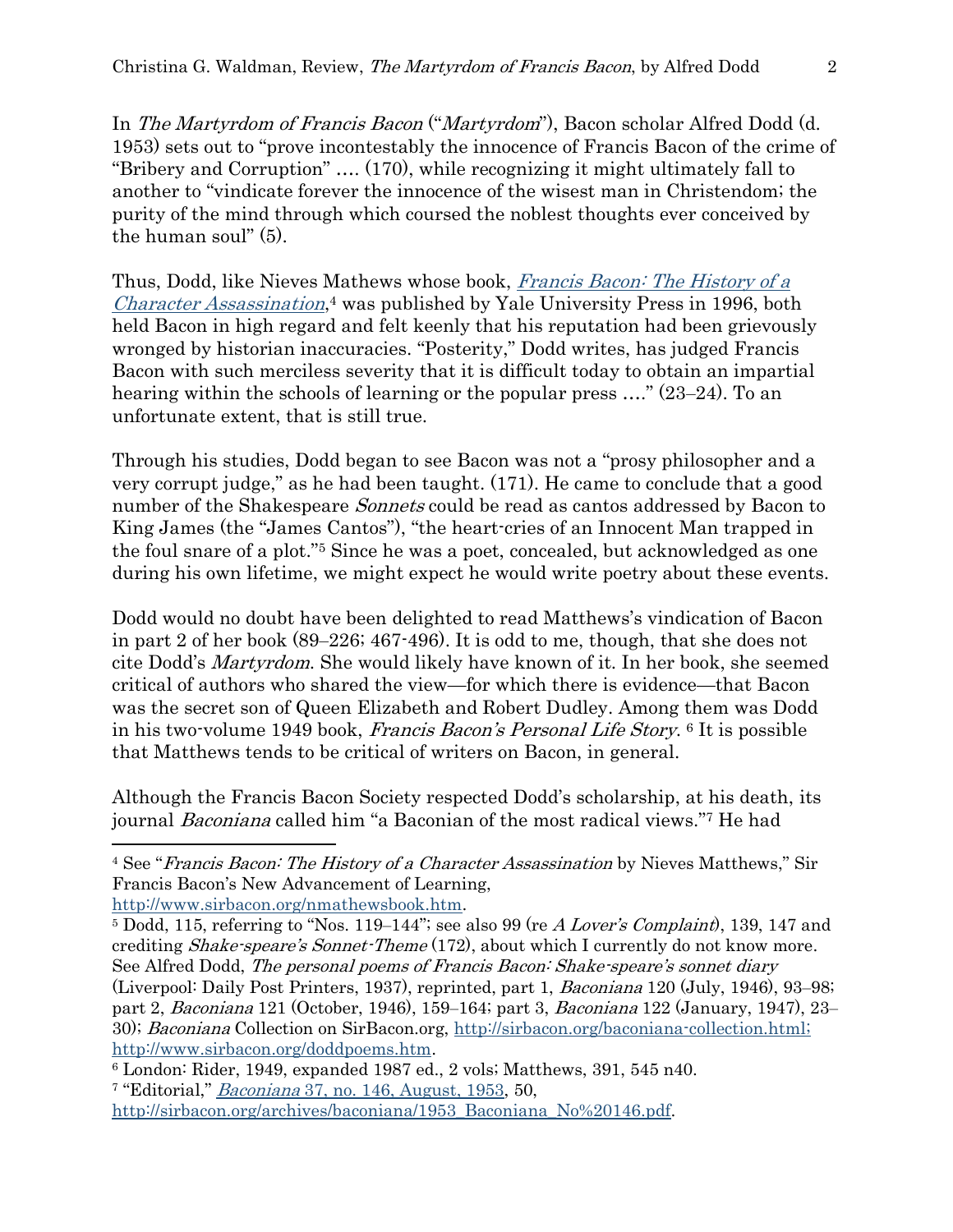dabbled in spiritualism. He writes openly as a Freemason, explaining how Bacon founded the secret society of Freemasonry for beneficent purposes and how Bacon's use of the Shakespeare pseudonym fit those aims  $(e.g., 22, 179-180)$ . Clearly, one need not agree with an author on every point to benefit from reading his/her/their book. I found Dodd to be a credible and passionate advocate for Bacon who marshalled facts to support his arguments in a readable fashion.

Both Dodd and Matthews relied upon the work of W. Hepworth Dixon, British barrister, in his Personal History of Lord Bacon from Unpublished Papers<sup>8</sup> and The Story of Lord Bacon's Life.<sup>9</sup> Also, both Dodd and Matthews found the account of Bacon's secretary, Thomas Bushell, of Bacon's "pre-fall" interview with King James credible, though Spedding expressed doubts. Bushell was Bacon's secretary and seal-bearer (Dodd, 98; Matthews, 190). It is plausible that Bacon contemporaneously dictated the account to Bushell when he (Bacon) was still reeling from incredulity, stinging from the pain of betrayal by purported friends. Bacon may have—as he did with Rowley regarding unpublished manuscripts instructed Bushell to wait forty years to share his account with the world at large.

Bushell went to some effort to bury his account deeply within a published extract of a work he had published the year before on mining (which, Dodd, says, really has to do with esoteric Freemasonry, using the word "mineral" as code for "masonry"). Tellingly, the extract has the word "prosecutions" in the title.<sup>10</sup> The very fact that he went to such trouble lends credence to his account. Moreover, as Dodd points out, Bushell's account is corroborated by the "Hacket account of Dean Williams' prior interview with the King." <sup>11</sup> Spedding concedes that, "if true," it would "help to make intelligible a letter preserved in Toby Matthew's collection, for which it would be

[https://archive.org/details/bub\\_gb\\_KASFgd2HfMwC;](https://archive.org/details/bub_gb_KASFgd2HfMwC) HathiTrust,

<sup>8</sup> London, Boston, Leipzig, 1861, Internet Archive,

[https://catalog.hathitrust.org/Record/000426113?type%5B%5D=all&lookfor%5B%5D=Hepw](https://catalog.hathitrust.org/Record/000426113?type%5B%5D=all&lookfor%5B%5D=Hepworth%20Dixon&ft=) [orth%20Dixon&ft=.](https://catalog.hathitrust.org/Record/000426113?type%5B%5D=all&lookfor%5B%5D=Hepworth%20Dixon&ft=)

<sup>9</sup> London, 1862. Dixon also wrote Proof Private. Lord Bacon's Confession; a statement of the facts (London, 1861). Google Books.

 $10$  An extract by Mr. Bushell of his late abridgement of the Lord chancellor Bacon's philosophical theory in mineral prosecutions published for the satisfaction of his noble friends that importunately desired it (London, 1660; Ann Arbor: Text Creation Partnership, 2011), 19–20,

<https://quod.lib.umich.edu/e/eebo2/A28210.0001.001?rgn=main;view=fulltext> (not [https://quod.lib.umich.edu/e/eebo2/B17399.0001.001?rgn=main;view=fulltext\)](https://quod.lib.umich.edu/e/eebo2/B17399.0001.001?rgn=main;view=fulltext); see Dodd, 97–98, 172; Matthews, 164–7, 190–191, 305, 328, 481(n15), 487, 563; Spedding 14:199–200, 235.

<sup>&</sup>lt;sup>11</sup> Hacket (Bishop), John, *Scrinia Reserata, A Memorial Offered to the Great Deservings of* John Williams, 1693, pt. 1, 50; Dodd, 95–98, 173; Matthews, 101, 598.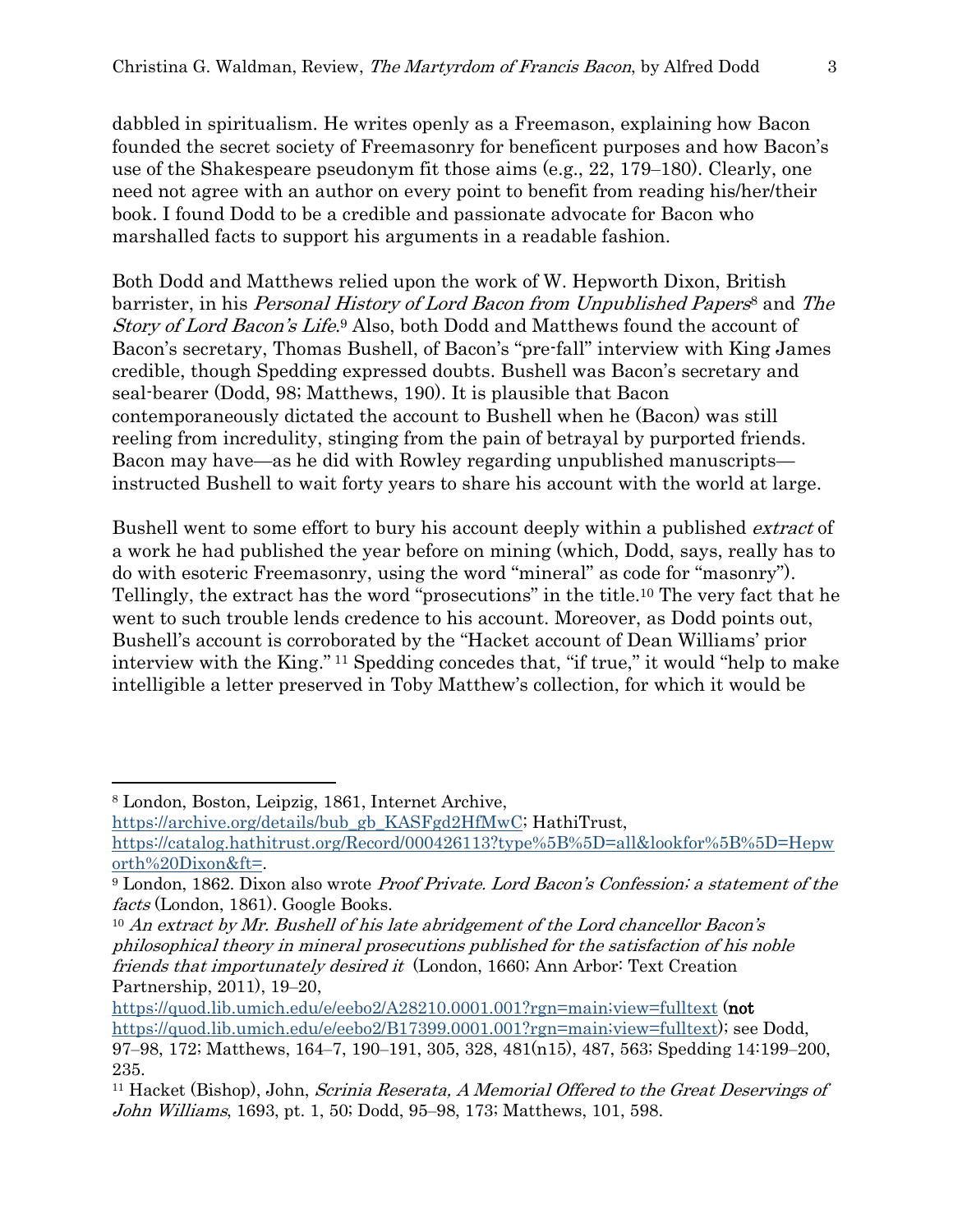otherwise difficult to find a place"  $(14:200-201)$ . It is worthy of note that Bacon referred to himself as a "pioneer in the mine of truth." 12

Dodd includes sections on "notes of importance"  $(141-155)$ , a timeline  $(156-170)$ , a dense/condensed bibliography  $(171-173)$ , and three appendixes:  $(1)$  notes on illustrations  $(174–180)$ ;  $(2)$  Spedding's shortcomings as Bacon's biographer; and  $(3)$ Hepworth Dixon's "complete list of charges of corruption and bribery" et al (Dodd, 184–191, 188–191; Dixon, *The Story of Lord Bacon's Life*, 422–432). An online, searchable edition would be welcome, since the book does not have an index.

Without effort, it can be difficult for most of us *not* to think that, when a person is charged with a crime, they must be guilty of *something* (even though we are *taught* that a person is innocent until proven guilty). Indeed, Bacon confessed to "partaking of the offenses of his time" (110, 119), although in a private letter, in Latin, he quoted the Roman author Juvenal, "The censor's office is indulgent toward the crows but harasses the doves" (Saturae, vol 1, 63) <sup>13</sup>. Although he worked for legal reform (41, 49, 109), it was slow in coming, and his efforts earned him enemies. One, Lord Edward Coke, was the chief engineer of his downfall; but he did not act alone (63–73). Bacon, trusting in his own innocence and—naively-the goodness he saw in others, simply did not see the plot unfold. Even if he had, he was still the intended "fall guy" for King James and Lord Buckingham. Had they heeded his previous good counsel regarding expenditures and monopolies, though, they might not have found themselves in such dire straits with Parliament (having bankrupted the treasury) that James would feel constrained to sacrifice his trusted counsellor Bacon, his "Oracle," as his scapegoat  $(52, 55-63)$ .

Dodd provides the full text of Bacon's notes in preparation for his interview with King James and his "Memoranda" afterwards (112, 114; Spedding 14:235–238). King James told Bacon he "did not wish the charges to be defended" (106, 113), even before Bacon had seen the charges! So much for due process! As befit his sense of his place as the King's servant, Bacon felt constrained to obey his Sovereign's command and pleaded guilty, though protesting that "the law of Nature impels a man to defend himself when attacked" (113).

Since Chancellor Bacon pleaded guilty, he must have been guilty—right? Ah, but did he plead voluntarily—or under duress? Therein lies the rub, to paraphrase

<sup>&</sup>lt;sup>12</sup> Robert M. Theobald, 'Mines and Forges,' in ch 10, "Philosophical Maxims," Shakespeare Studies in Baconian Light (San Francisco: J. Howell, 1901 and London: Sampson, Marston, Low, 1901), 167–171, 167, 168, citing, inter alia, Spedding 8:309 (*Life of Bacon* 1), 3:351, and Shakespeare,<http://www.sirbacon.org/downloads/shakespearestudi00theo.pdf> (Table of Contents; [http://www.sirbacon.org/theobald.htm.](http://www.sirbacon.org/theobald.htm)

<sup>&</sup>lt;sup>13</sup> See Christina G. Waldman, Francis Bacon's Hand in Shakespeare's 'The Merchant of Venice': A Study of Law, Rhetoric, and Scholarship (New York: Algora Press, 2018), 30 n 1.